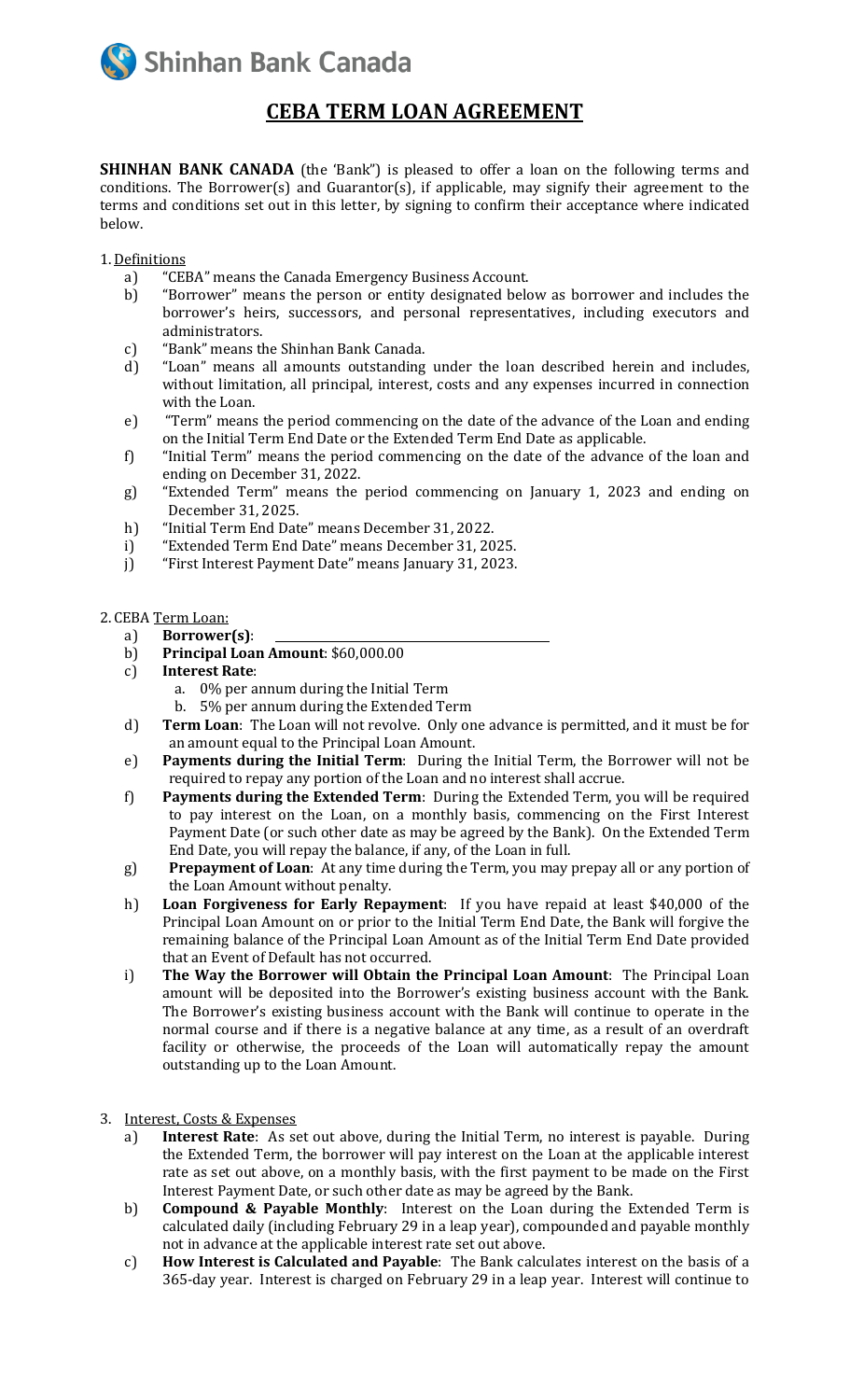be payable by you both before and after maturity, a default of this agreement, and/or a judgment is rendered against the borrower.

- d) **Costs and Expenses**: The Borrower(s) agrees to pay all of the Bank's costs incurred from time to time including, without limitation, legal fees, appraisal fees, and environmental assessment fees, and any costs incurred in the administration or enforcement of the loan and security documentation on a substantial indemnity basis.
- 4. Conditions Before Funding The Bank shall not be required to make any advance of the loan until the Bank is satisfied in its sole discretion that all terms and conditions have been satisfied, or that the Bank has elected to waive same in writing. Such conditions shall include, among other things:
	- a) That the borrower has provided the Bank with a signed "Attestation of the Borrower" form as required by the Government of Canada;
	- b) that the form, content, and registration of all documentation and information provided by the Borrower(s) and Guarantor(s) is satisfactory to the Bank;
	- c) that the representations and warranties of the Borrower(s) are true, accurate and complete;
	- d) that the Bank shall be satisfied in its sole discretion with any security or other undertaking provided by the Borrower(s) and/or Guarantor(s), as the case may be;
	- e) that this loan agreement shall not be assigned by the Borrower(s) without the prior written consent of the Bank, which consent may be withheld arbitrarily.

#### 5. Borrower(s) Covenants, Representations and Warranties

- 5.1 The Borrower(s) covenant, represent, and warrant that it shall:
- a) punctually pay monies when they become due;
- b) maintain accurate books and records and prepare Financial Statements for the Borrower(s) in accordance with generally accepted accounting principles and provide same to the Bank on request;
- c) submit following documents to Bank;
	- (i) signed "Attestation of the Borrower" form
	- (ii) Financial statement annually in order to examine overall business performance, if required by the Bank.
- d) and, allow Bank Officer to inspect the property and must make available its records at reasonable periods for inspection purposes.
- 5.2 During the duration of the loan, the Borrower(s) shall NOT without the Bank's prior written consent:
- a) sell, lease, assign, or otherwise dispose of all or substantially all of your assets; or
- b) change any material ownership or change the capital structure of the Borrower.
- 5.3 The Borrower(s) represent and warrant that:
- a) if applicable, the Borrower(s) and/or the Guarantor(s), are validly constituted and subsisting corporations under the laws of British Columbia and/or Canada, as applicable;
- b) the corporation, if applicable, is duly registered and qualified to carry on business in British Columbia and elsewhere, as applicable; and;
- c) the execution and delivery of this Loan Agreement has been duly authorized by all necessary actions and parties and does not violate any laws or contracts to which the Borrower(s) is a party or, if applicable any provision of the corporation's constating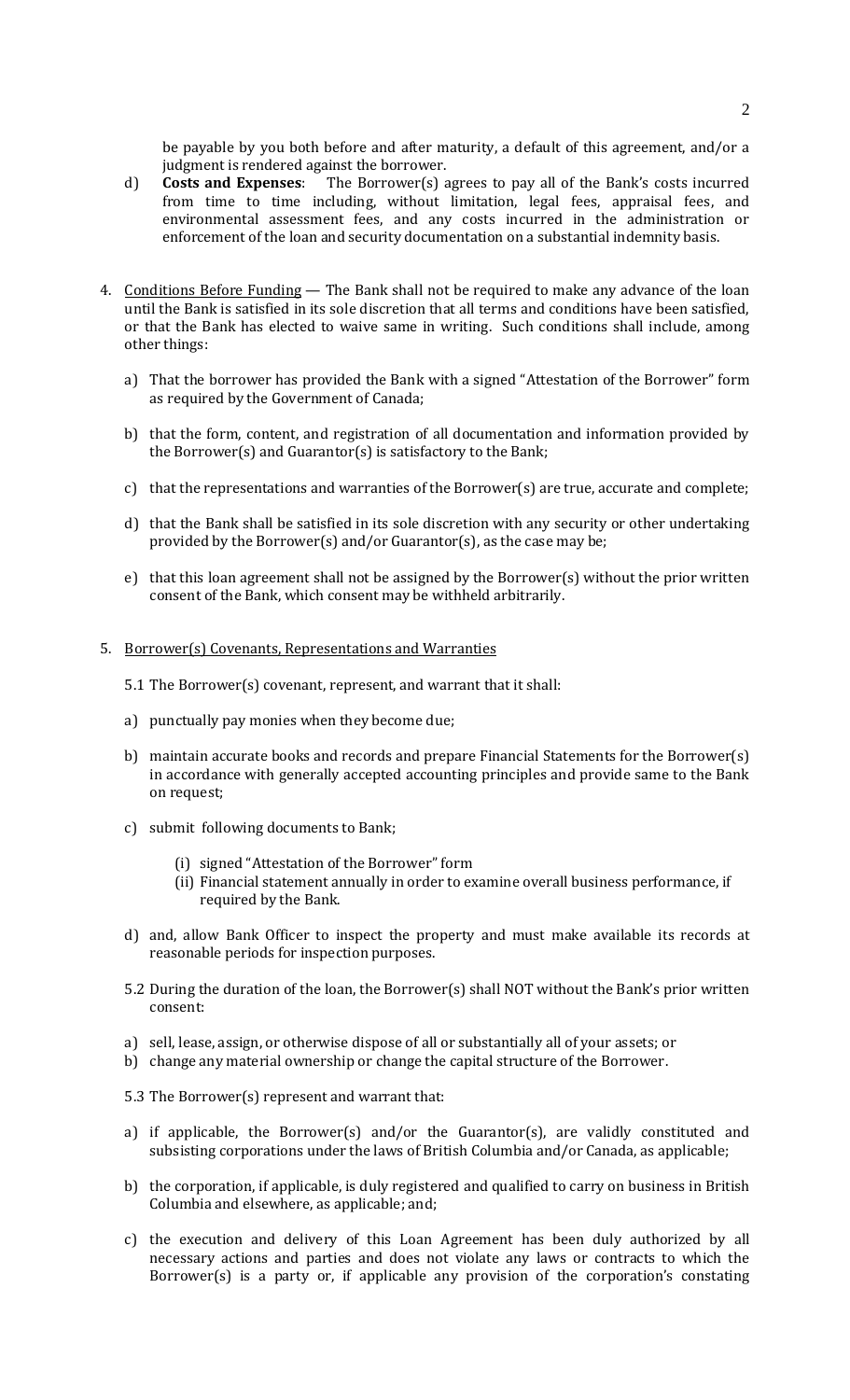documents or by-laws or any unanimous shareholders agreement to which it is subject, or result in the creation of any encumbrance on its properties and assets except as contemplated herein.

- 5.4 Non Merger  $-$  The agreements, representations, warranties and covenants of the Borrower(s) and Guarantor(s) set out in this Loan Agreement shall not merge upon the execution and registration of the legal and security documents and the advance of the loan, but shall survive until all obligations under this loan agreement, the security documentation and other related documents have been fully performed and the principal loan amount, with interest thereon, and any other monies payable to the Bank are paid in full.
- 6. Events of Default Without limitation and notwithstanding the terms for repayment of certain facilities as recited herein, and in addition to any other provisions relating to default set out in the loan, legal or security documentation, it shall be an Event of Default if any one or more of the following events has occurred or is continuing:
	- a) the non-payment when due of principal, interest or any other amounts due by the Borrower(s);
	- b) the default by the borrowers of any other loan given by the Bank, including but not limited to the non-payment of principal, interest or any other amounts when due;
	- c) the breach by the Borrower(s) of any provision of this loan agreement, the loan, legal or security documentation, or any other agreement with the Bank, including but not limited to other loan agreements;
	- d) if any representation or warranty made by the Borrower(s) and/or the Guarantor(s) shall be false or inaccurate in any material respect, including the information that the borrower has certified to the Bank in the "Attestation of the Borrower" form
	- e) if in the opinion of the Bank. in its sole discretion, there is a material adverse change in the financial condition, name, ownership, structure or operation of the Borrower(s) or of the Guarantor(s); and,
	- f) if any proceedings for the dissolution, liquidation or winding up of the Borrower(s) or the Guarantor(s) or for the suspension of the operations of the Borrower(s) or the Guarantor(s) are commenced or in the event of the bankruptcy, liquidation, or general insolvency of the Borrower(s) or the Guarantor(s), or if a receiver or receiver/manager is appointed for all or any part of the business or assets of the Borrower(s) or the Guarantor(s).
- 7. Remedies Upon Default
	- 7.1 In the event that any one or more of the Events of Default noted above has occurred or is continuing, then any right of the Borrower(s) to make further borrowings under this loan agreement shall immediately terminate and the Bank, at its option, by written notice to the Borrower(s), may declare the loan amount to be immediately due and payable together with all accrued interest and any other charges, all without further notice or demand. Upon receipt of such notice, the Borrower(s), shall immediately pay to the Bank all amounts due and payable under this loan agreement, the loan, legal and security documentation, The Bank may enforce its rights to realize upon its security and retain sufficient funds to cover any amounts outstanding.
	- 7.2 Any default under the loan contemplated in this Loan Agreement shall be deemed to be a default under all other loans granted to the Borrower(s) by the Bank at any time, Likewise, any default under any existing or future loan granted to the Borrower(s) by the Bank shall be deemed to be a default under the loan contemplated herein.
	- 7.3 The borrower(s) and guarantor(s), as the case may be, hereby acknowledge and confirm that, at the Bank's option, it may forbear from exercising its remedies and otherwise provide time or indulgences in respect of any unpaid but due amounts, in which case the borrower(s) and the guarantor(s) hereby irrevocably confirm that the limitation period shall not be deemed to run against the Bank during the period of such forbearance or indulgence. Notwithstanding the foregoing, the borrower(s) and guarantor(s) hereby agree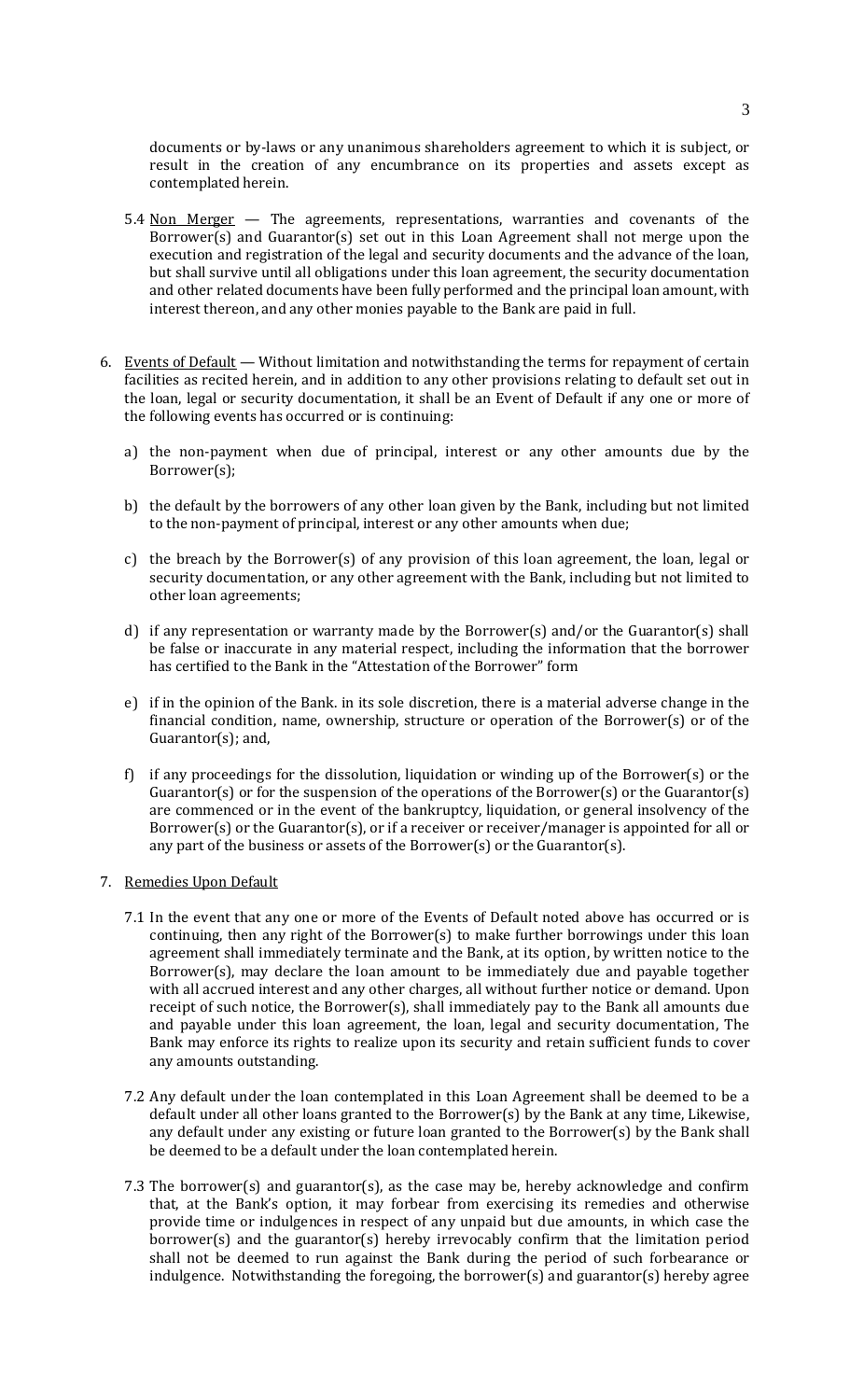at any time and from time to time, upon request by the Bank, to immediately provide a written acknowledgement executed by the borrower(s) and the guarantor(s) acknowledging and confirming their indebtedness to the Bank under this loan agreement and any related loan or security documentation. The borrower(s) and the guarantor(s) further confirm and agree that any payment of principal, interest or any other amount at any time or from time to time hereunder or under any related loan or security documentation shall be deemed to be an acknowledgement by the borrower(s) and the guarantor(s) of its/their liability and continuing liability for the principal, interest and any other amounts due under this loan agreement and any related loan or security documentation.

7.4 If there has been no uncured default under the Loan as of the date of the maturity, the Bank, at its option, may extend and/or renew the Loan by way of a written agreement to amend and extend the Loan, provided that it is understood that the Bank shall be under no obligation whatsoever to extend or renew the Loan. The parties specifically agree that, if the Loan has not been repaid at maturity, the Bank may, at its option, automatically extend the Loan on the same terms and conditions as the original Loan or for a renewal period of six (6) months open term, or alternatively the Bank may choose not to process a renewal or extension of the loan (in which case the full principal sum of the loan and all unpaid interest and costs will be due to be paid on the maturity date). In the event that the Bank extends the loan on the same terms and conditions as the original loan, or for a period of six months, then the loan shall bear interest at the Bank's posted rate as of the date of maturity. The Borrowers and Guarantors hereby irrevocably consent to such an extension and/or renewal as the Bank sees fit, whether or not they join in and/or execute an agreement to amend and extend the Loan and whether or not they receive notice or consent at the time of such extension or renewal.

### 8. Co-borrowers

- 8.1 Joint and Several Liability Where there is more than one borrower, the liability of the borrowers to the Bank shall be joint and several.
- 9. Assignment and Transfer The Bank may at any time(s) assign or otherwise transfer all or any of its benefit, right and interest under this loan and/or all or any of the goods, documents and other properties on which the Bank has a security interest and may deliver the same or any part thereof to the transferee(s), who shall thereupon become vested with all the powers and rights in respect thereto given to the Bank hereunder or in the securities transferred. The Bank shall thereafter be released and fully discharged from any liability, obligation or responsibility in respect of the goods, documents or other properties so transferred, but shall retain all rights and powers hereby given in respect of goods, documents or other properties not so transferred, The Borrower(s) hereby acknowledge that it/they may not assign or otherwise transfer any of its/their benefits, rights and interest under this Loan Agreement the loan without the Bank's prior written consent.
- 10. Severability If any provision of this letter is or becomes prohibited or unenforceable in any jurisdiction, such prohibition or unenforceability shall not invalidate or render unenforceable the provision concerned in any other jurisdiction nor shall it invalidate, lessen or impair the enforceability any of the remaining provisions.
- 11. Governing Law This loan agreement shall be construed in accordance with and governed by the laws of the Province of British Columbia and of Canada applicable therein. The Borrower(s) and Guarantor(s) hereby irrevocably attorn to the jurisdiction of the Courts of the Province of British Columbia.
- 12. Expiry Date This Loan Agreement expires on March 31, 2021. If the loan is not advanced on or before that date, then the Bank may retain any fees paid by or on behalf of the Borrower as liquidated damages and not as a penalty, unless this Loan Agreement has been extended in writing by the Bank at its sole discretion.